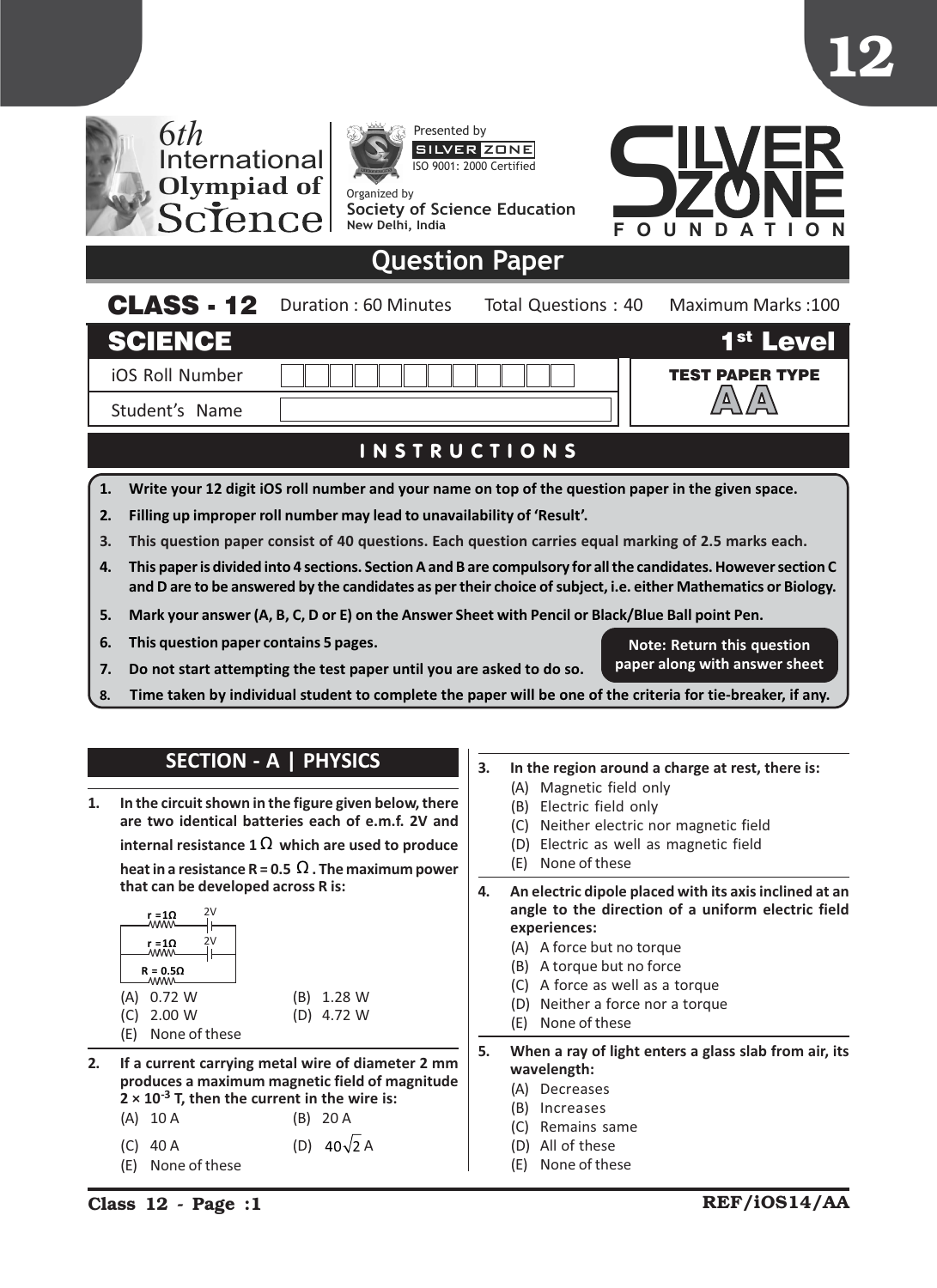6. In the figure given below, four capacitors are connected. The effective capacitance between points A and B will be:



- (E) None of these
- 7. In a circuit shown in the given figure, the equivalent resistance between points A and B is:



8. The innermost orbit of the hydrogen atom has a diameter of 1.06 Å. What is the diameter of the tenth orbit?

| (A) 5.3 Å | $(B)$ 10.6 Å        |
|-----------|---------------------|
| (C) 53 Å  | (D) $106 \text{ Å}$ |

- (E) None of these
- 9. A single-slit diffraction pattern is obtained using a beam of red light. What happens if the red light is replaced by blue light?
	- (A) There is no change in the diffraction pattern
	- (B) Diffraction fringes become narrower and crowded together
	- (C) Diffraction fringes become broader and farther apart
	- (D) The diffraction pattern disappears
	- (E) None of these

## 10. The radius of a nucleus is:

- (A) Proportional to its mass number
- (B) Inversely proportional to its mass number
- (C) Proportional to the cube root of its mass number
- (D) Not related to its mass number
- (E) None of these
- 11. Particle A has a charge + q and particle B has a charge + 4q, each having the same mass m. What will be ratio of their speed  $v_A/v_B$ , if they are allowed to fall

from rest through the same potential difference?

- $(A)$  2 : 1 (B) 1 : 2
- (C)  $1:4$  (D)  $4:1$

(E) None of these

12. In the circuit shown in figure given below,  $I_2 = 3A$  in the steady state. Find the potential difference across the  $4\Omega$  resistor.



- 13. The magnifying power of a compound microscope is high when:
	- (A) Both objective and eye-piece have long focal lengths
	- (B) Both objective and eye-piece have short focal lengths
	- (C) The objective has a long focal length and eyepiece has a short focal length
	- (D) The objective has a short focal length and the eye-piece has a long focal length
	- (E) None of these
- 14. A ray of light PQ is incident on an isosceles glass prism placed on a horizontal table. If the prism is in the minimum deviation position for the ray PQ, which of the following is true?



- 15. What is the effect on the interference fringes in Young's double slit experiment if the width of the two slits are increased?
	- (A) The fringe width increases
	- (B) The fringe width decreases
	- (C) The bright fringe are equally bright and equally spaced
	- (D) The bright fringes are no longer equally bright and equally spaced
	- (E) None of these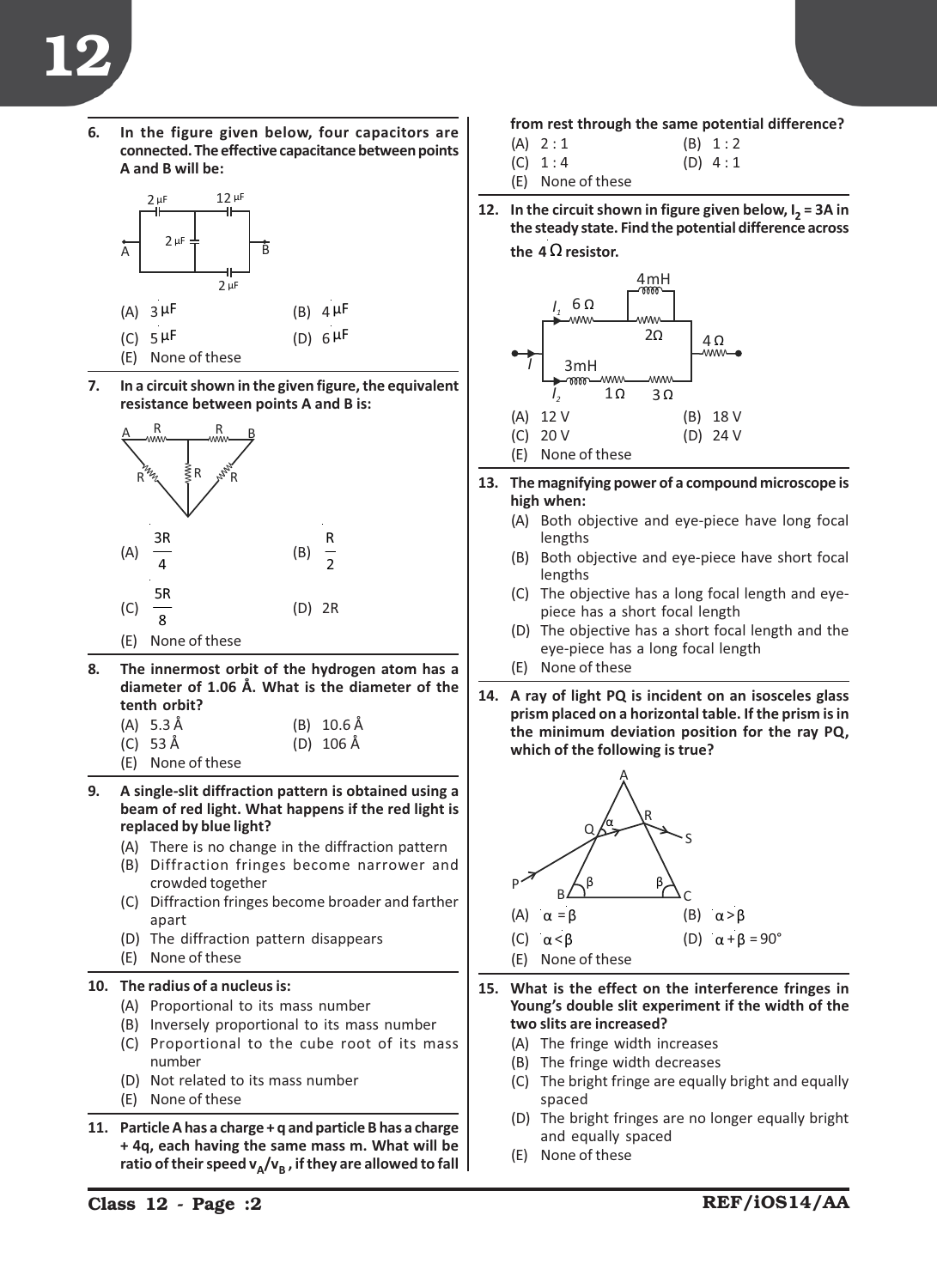

## SECTION - B | CHEMISTRY 16. In which one of the following mode of expression the concentration of a solution remains independent of temperature? (A) Molality (B) Normality (C) Formality (D) Molarity (E) None of these 17. The radioactive decay follows: (A) Zero-order kinetics (B) First-order kinetics (C) Second-order kinetics (D) Third-order kinetics (E) None of these 18. Which one of the following is the outer electronic configuration of copper?  $(A)$   $(3d)^{10}(4s)^{0}$ (B)  $(3d)^9(4s)^2$ (C)  $(3d)^{10}(4s)^1$  (D)  $(3d)^{10}(4s)^2$ (E) None of these 19. Which one of the following colloidal system represents a sol? (A) Solid in gas (B) Solid in liquid (C) Liquid in solid (D) Liquid in gas (E) None of these 20. Which one of the following carbocations is expected to be most stable? (A)  $CH<sub>3</sub>$ H Y + (B)  $CH<sub>3</sub>$ H Y +  $(C)$  $CH<sub>3</sub>$ H Y + (D)  $CH<sub>3</sub>$ H  $t \searrow$ <sup>\Y</sup> (E) None of these 21. Which one of the following ores contains both iron and copper? (A) Chalcopyrite (B) Azurite (C) Dolomite (D) Malachite (E) None of these 22. Which one of the following complex ions possesses dsp2 hybridization? (A)  $[Ni(PF<sub>3</sub>)<sub>4</sub>$  $[\text{Ni(CO)}_4]$  $(C)$  [NiCl<sub>4</sub>] 2- (D)  $[Ni(CN)<sub>4</sub>]$ <sup>2-</sup>

(E) None of these

## 23. One Curie of radioactivity is equal to:

- (A)  $6.7 \times 10^{10}$  disintegrations/s
- (B)  $5.7 \times 10^9$  disintegrations/s
- (C)  $3.7 \times 10^{10}$  disintegrations/s
- (D)  $4.7 \times 10^{11}$  disintegrations/s
- (E) None of these
- 24. In the chemical reaction, CaCO<sub>3</sub>(s)  $\implies$  CaO(s) +  $CO<sub>2</sub>(g)$ , the pressure of  $CO<sub>2</sub>(g)$  depends on:
	- (A) The mass of CaCO<sub>3</sub>(s)
	- (B) Temperature of the system
	- (C) The masses of both CaCO<sub>3</sub>(s) and CaO(s)
	- (D) The mass of CaO(s)
	- (E) None of these
- 25. A current of 13.4 A is passed through 1.0 L of 1.0 M HCl solution for 1.0 h. The volume of gases evolved would be about:
	- (A) 11200 mL
	- (B) 14900 mL
	- (C) 18600 mL
	- (D) 22400 mL
	- (E) None of these

26. In the reaction 
$$
CH_3
$$

\n
$$
CH_3
$$
\n
$$
CH_2
$$
\n
$$
CH_2
$$
\n
$$
CH_2
$$
\n
$$
CH_2
$$
\n
$$
CH_2
$$
\n
$$
CH_2
$$
\n
$$
CH_2
$$
\n
$$
CH_2
$$
\n
$$
CH_2
$$
\n
$$
CH_2
$$
\n
$$
CH_2
$$
\n
$$
CH_2
$$
\n
$$
CH_2
$$
\n
$$
CH_2
$$
\n
$$
CH_2
$$
\n
$$
CH_2
$$
\n
$$
CH_2
$$
\n
$$
CH_2
$$
\n
$$
CH_2
$$
\n
$$
CH_2
$$
\n
$$
CH_2
$$
\n
$$
CH_2
$$
\n
$$
CH_2
$$
\n
$$
CH_2
$$
\n
$$
CH_2
$$
\n
$$
CH_2
$$
\n
$$
CH_2
$$
\n
$$
CH_2
$$
\n
$$
CH_2
$$
\n
$$
CH_2
$$
\n
$$
CH_2
$$
\n
$$
CH_2
$$
\n
$$
CH_2
$$
\n
$$
CH_2
$$
\n
$$
CH_2
$$
\n
$$
CH_2
$$
\n
$$
CH_2
$$
\n
$$
CH_2
$$
\n
$$
CH_2
$$
\n
$$
CH_2
$$
\n
$$
CH_2
$$
\n
$$
CH_2
$$
\n
$$
CH_2
$$
\n
$$
CH_2
$$
\n
$$
CH_2
$$
\n
$$
CH_2
$$
\n
$$
CH_2
$$
\n
$$
CH_2
$$
\n
$$
CH_2
$$
\n
$$
CH_2
$$
\n
$$
CH_2
$$
\n
$$
CH_2
$$
\n
$$
CH_2
$$
\n
$$
CH_2
$$
\n
$$
CH_2
$$
\n
$$
CH_2
$$
\n<math display="</p>

product X is:

(A) 
$$
\begin{array}{ccc} & & \text{CH}_3 & & \text{H} & \text{H} \\ & | & & | & & | \\ & \text{CH}_3 - \text{C} = \text{CH}_2 & & \text{(B)} & \text{CH}_3 - \text{C} = \text{C} - \text{CH}_3 \\ & | & & \text{CH}_3 & \text{CH}_3 \\ & | & & | & | \\ & \text{(C)} & \text{CH}_3 - \text{CH}_2 - \text{C} = \text{O} & & \text{(D)} & \text{CH}_3 - \text{CH} - \text{CHO} \end{array}
$$

(E) None of these

27. If the equilibrium constant of the reaction  $SO_2(g)$ 

+ 1  $\frac{1}{2}$  O<sub>2</sub>(g)  $\Longrightarrow$  SO<sub>3</sub>(g) is 4 × 10<sup>-3</sup> atm<sup>-1/2</sup>, then the

equilibrium constant of the reaction  $2SO_3(g) \rightleftharpoons$  $2SO_2(g) + O_2(g)$  would be:

- (A)  $6.25 \times 10^4$  atm
- (B)  $8 \times 10^3$  atm
- (C)  $0.25 \times 10^2$  atm
- (D)  $2.25 \times 10^4$  atm
- (E) None of these
- 28. Which one of the following results is observed when potassium thiocyanate is added to a solution of  $CuSO<sub>A</sub>$ ?
	- (A) There is precipitation of black-coloured  $Cu(SCN)$ <sub>2</sub>
	- (B) There is precipitation of blue-coloured Cu(SCN)<sub>2</sub>
	- (C) There is precipitation of red-coloured Cu(SCN)<sub>2</sub>
	- (D) There is no precipitation of  $Cu(SCN)$ <sub>2</sub>
	- (E) None of these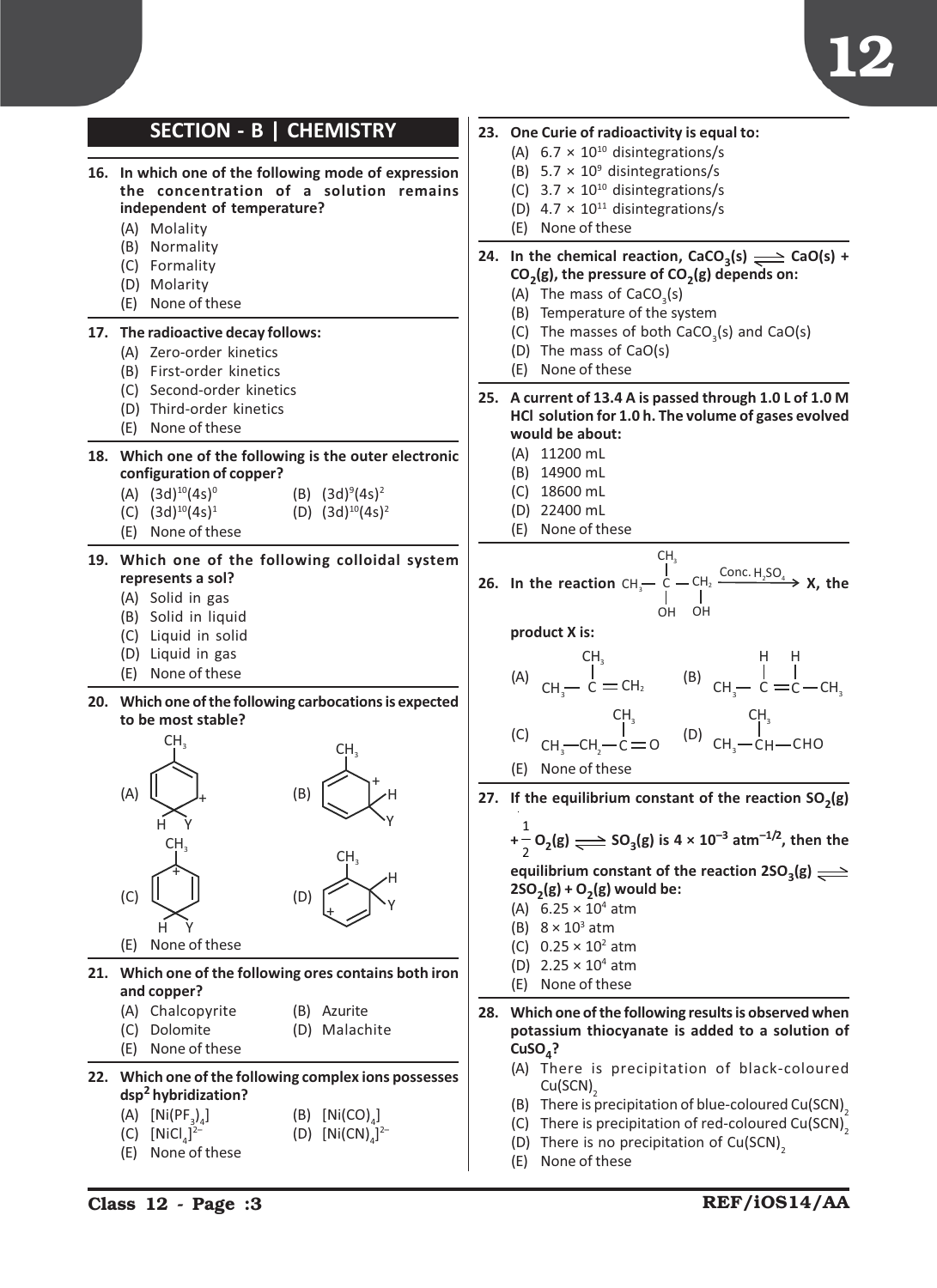29. Which one of the following orders regarding  
\n1. (a) 
$$
CH_1O \sim CH_2OO \sim H_0
$$
  
\n (b)  $HO_1 \sim CH_2O \sim CH_2O$   
\n (c)  $CH_1O \rightarrow CH_2O \sim CH_2O$   
\n (d)  $HO_1O \sim CH_2O$   
\n (e)  $HO_1O \sim CH_2O$   
\n (f)  $HO_1O \sim CH_2O$   
\n (g)  $HO_1O \sim CH_2O$   
\n (h)  $HO_1O \sim H_1O$   
\n (i)  $HO_1O \sim H_1O$   
\n (j)  $HO_1O \sim H_1O$   
\n (k)  $CH_1CH_1CH_1OH$   
\n (l)  $CH_1CH_1CH_1OH$   
\n (m)  $CH_1 \sim CH_1CH_1$   
\n (m)  $CH_1 \sim CH_1CH_1$   
\n (n)  $CH_1 \sim CH_1CH_1CH_1$   
\n (n)  $CH_1 \sim CH_1CH_1CH_1$   
\n (n)  $CH_1 \sim CH_1CH_1CH_1$   
\n (n)  $CH_1 \sim CH_1CH_1CH_1$   
\n (n)  $CH_1 \sim CH_1CH_1CH_1$   
\n (n)  $CH_1 \sim CH_1CH_1CH_1$   
\n (n)  $CH_1 \sim CH_1CH_1CH_1$   
\n (n)  $CH_1 \sim CH_1CH_1CH_1$   
\n (n)  $CH_1 \sim CH_1CH_1CH_1$   
\n (n)  $CH_1 \sim CH_1CH_1$   
\n (n)  $CH_1 \sim CH_1CH_1$   
\n (n)  $CH_1 \sim CH_1CH_1$   
\n (n)  $CH_1 \sim CH_1CH_1$   
\n (n)  $CH_1 \sim CH_1CH_1$   
\n (n)  $CH_1 \sim CH_1CH_1$   
\n (n)  $CH_1 \sim CH_1CH_1$   
\